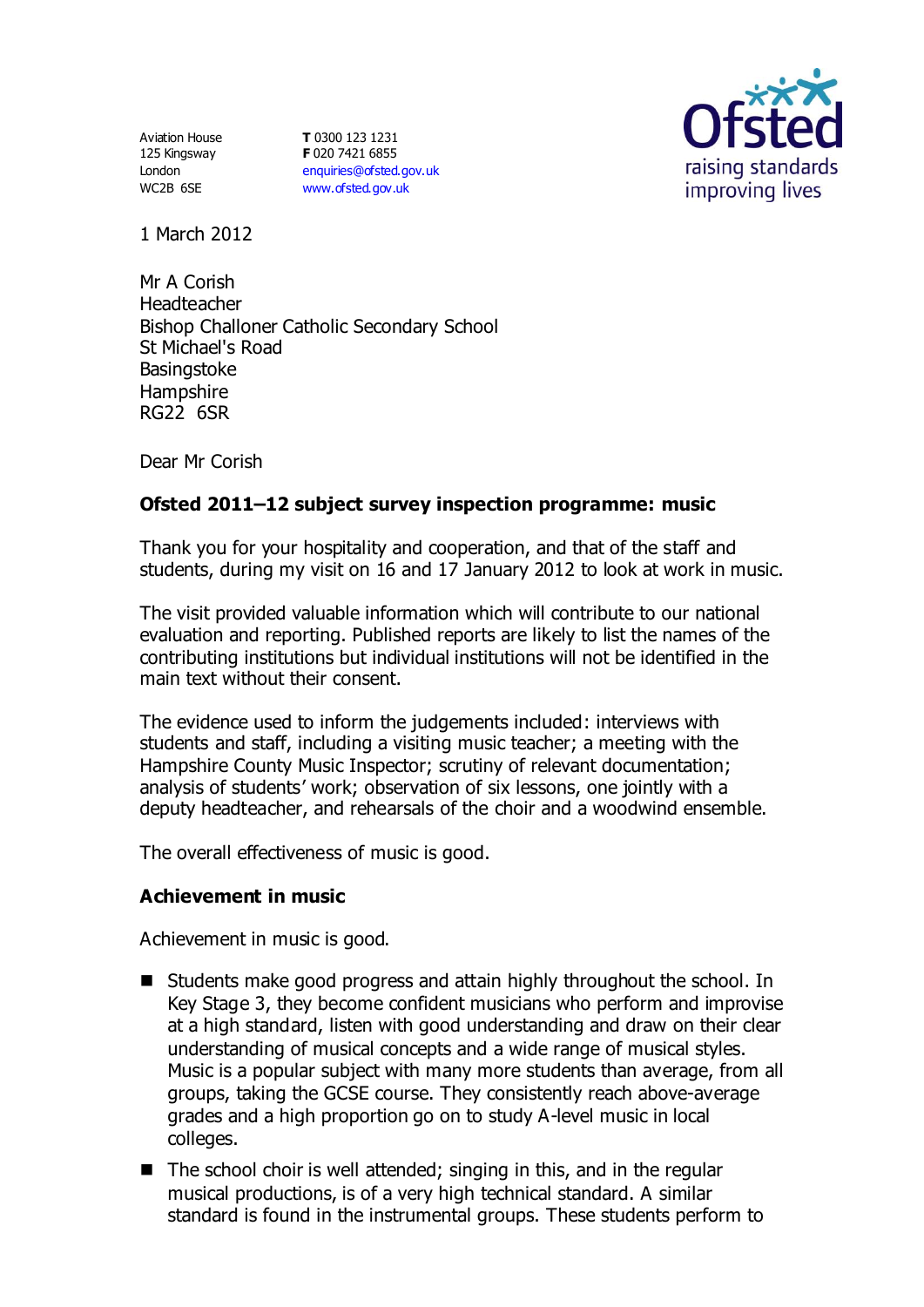wide acclaim in many high-profile local events. However, singing is underused in lessons as a learning tool, and students' singing in class is unconfident with technical weaknesses (inaccurate pitching, for example). Little 'singing for all' takes place across the school.

 $\blacksquare$  A high proportion of students take part in instrumental lessons, progressing very well. Girls very considerably outnumber boys overall in such lessons and in the choir. Boys, nevertheless, predominate in brass and guitar lessons. The school offers free instrumental lessons to students entitled to free school meals but the take up is relatively low from this group.

# **Quality of teaching in music**

The quality of teaching in music is outstanding.

- Lessons in both key stages are calm, excellently paced and enjoyable, with a constant diet of very well-structured practical musical activity for all. The teacher sings and plays instruments frequently for students, demanding a highly musical response from them. Explanations of complex and challenging musical ideas are very precise, concise, clear and well informed, showing her high expectations and very wide subject knowledge. Questioning of students is excellent, eliciting often deep, thoughtful answers and keeping their learning firmly on track.
- Staff know and discusses individual needs with the students exceptionally well. This applies equally, from supporting a student choosing which instruments to use in a GCSE composition, to advising a Year 7 student to play a keyboard with two fingers not one, at just the right moment. In instrumental lessons observed, the teacher modelled and demonstrated techniques very well so that students could learn quickly and confidently. Assessments are very accurate. During class lessons, the teacher makes constant well-chosen references to past and future learning. This ensures students link all their musical learning very effectively. Recordings of students' compositions and performances are used very well to support the students in evaluating and improving their work.
- Instrumental teaching observed, and that for the choir, was excellent.

## **Quality of the curriculum in music**

The quality of the curriculum in music is good.

■ Detailed, well-considered and constantly refined schemes of work for all year groups ensure that students enjoy a broad, varied, exciting and coherent range of musical learning as they move through the school. Musical ideas and concepts are clearly developed in a progressive way. Theory is very carefully and effectively linked to the wide range of practical activity. Sufficient time is given to the subject; the twice-weekly lessons in Year 9 enable students to revisit and build their learning quickly and effectively. Visits out of school further enhance students' musical experience, including for some not taking the subject at GCSE.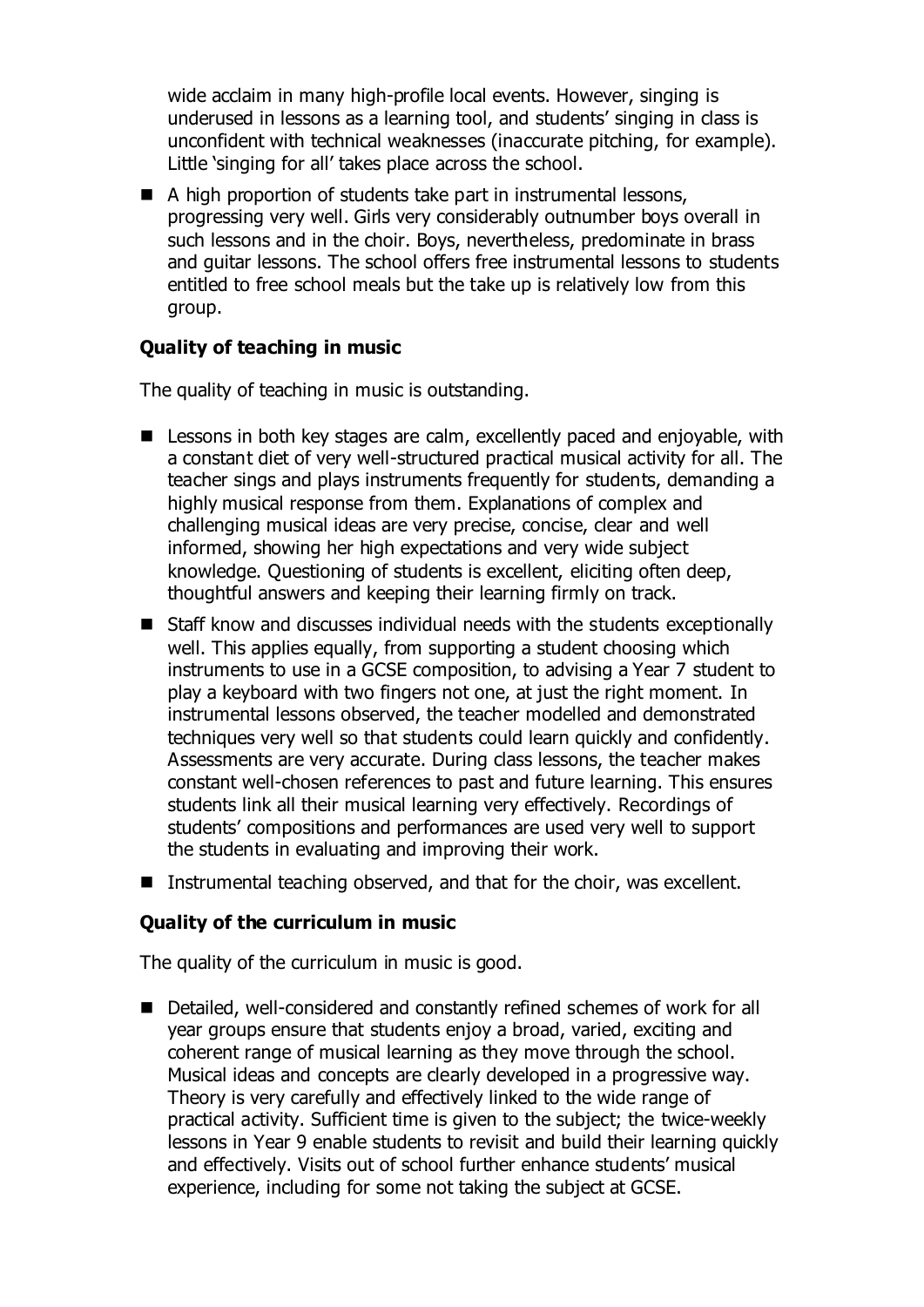- Singing is, however, underdeveloped in the curriculum. The use of keyboards to support learning is well planned, and students play them to good effect, but the frequency of their use in lessons tends to crowd out the use of acoustic instruments, such as pitched percussion.
- Resourcing and accommodation for music are adequate, but no better. Their limitations are effectively worked around by astute timetabling and management. You are aware of the need to improve the facilities as the school grows in size and are considering suitable options to do so.

#### **Effectiveness of leadership and management in music**

The effectiveness of leadership and management in music is good.

- You and your senior team share a clear understanding of the importance of music to the young people; it is clearly valued and encouraged.
- The experienced head of department sustains an up-to-date knowledge of issues in music education, largely through working with the Hampshire Music Service. She evaluates the subject very accurately and a wellconstructed action plan ensures constant improvement.
- Her responsibilities as assistant headteacher add further to the status of music. They also limit somewhat the time she has for the subject. She led at one time a boys' choir but has had to stop this. Through her wholeschool responsibility for transition from Year 6, she knows much about students' prowess in instrumental learning from their primary schools but has yet to develop close partnerships with the main feeder schools about the broader curriculum and assessment in music.

## **Areas for improvement, which we discussed, include:**

- $\blacksquare$  increasing the importance and place of singing
	- by students in lessons as method of enhancing their learning and communicating their musical thinking
	- $-$  for students across the whole school, including those not taking music courses or who are in the choir or musical productions
- $\blacksquare$  encouraging more boys to join the school choir, and more boys and those entitled to free school meals to take up instrumental lessons, by analysing any barriers to their participation and planning actively to overcome these
- developing closer musical links with the main feeder primary schools
- making more use of acoustic instruments in lessons.

I hope that these observations are useful as you continue to develop music in the school.

As explained previously, a copy of this letter will be published on the Ofsted website. It may be used to inform decisions about any future inspection. A copy of this letter is also being sent to your local authority.